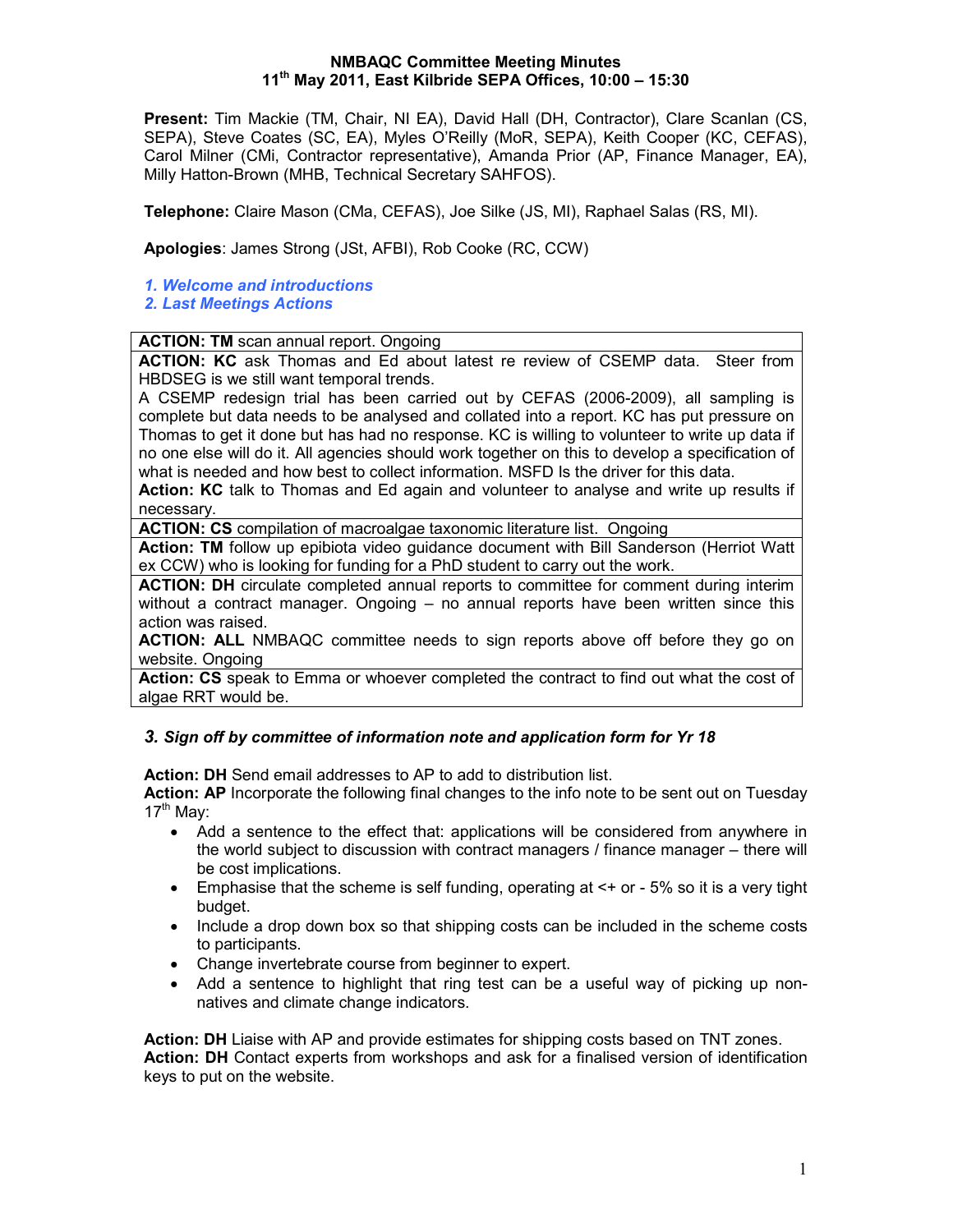## 4. Phytoplankton contract manager update (telephone).

#### Summary of Year 17:

The 2010 report is available online. 39 analysts from 29 labs participated most were based in Europe but 2 South American labs also participated. All analysts scored well – achieving 90% or more in the identification exercise. The enumeration exercise included a low density sample and a high density sample - all participants performed well in this test. Most labs are now using the methods that are promoted by NMBAQC for enumeration so results have improved. JS and RS emphasised that the test is still challenging – there are lots of elements to the taxonomic quiz – the quality of photographs are not always ideal, participants have to be highly skilled to accurately identify, in the enumeration exercise it is difficult to get within 3 z scores. JS presented at the biennial HAB species conference in Crete which generated a lot of interest in the scheme.

### Plan for Year 18:

The format of the scheme will remain the same, with 35 participants from 21 labs signed up for year 18. The BEQUALM workshop will be held in October/November location TBC. Jacob Larsen and Henrik Enevoldsen from IOC Denmark will be involved in the preparation of the taxonomic quiz it will go onto their ocean teacher website. It is hoped that involving the IOC will raise the profile of the whole scheme. RS/JS are aiming to gain proficiency scheme accreditation for the phytoplankton element of the scheme, through ISO 17043, in the next couple of years. In order to achieve accreditation, resources and expertise from other labs will need to be used. JS and RS will need to investigate the implications on statistics (ie. what would the impact on participants be if the margin for error was reduced from  $+3\%$  to  $+$ 2%) and find and develop appropriate reference material.

MOR Highlighted the need to be careful when using the word accreditation. Participants must be made aware that they/their labs will not be accredited by taking part in the scheme.

Action: MHB to email JS/ RS for web update.

Action: MHB to keep JS up to date with progress of SAHFOS/MBA Phytoplankton 2012 workshop.

Action: JS/RS Keep committee informed when location for BEQUALM workshop (to be held in October/November) has been decided.

### 5. PSA guidance sign-off following review of feedback

Action: ALL read PSA document final draft or pass to PSA person within their organisation and check that it scans properly and is robust. Email any feedback to CMa.

Action: CMa add the following changes to the participant review (and inform participants of response to feedback) before sending final draft WB 1<sup>st</sup> June ready to go online at end of that week:

- Add the specified method from green book, on grab size and method for collection of depth integrated PSA, to section 4.
- Remove the specification for bag size.
- Add word of warning to participants using different methodologies (ie. different laser capabilities) as per solution in participant review document. Add that we will not be able to include those using other methods in the Z score calculations.
- Add a sentence to the effect that: you can use lower phi for laser data but there is currently no evidence to suggest that using lower than ½ phi will improve data.
- Add a qualifying statement to section 6.1 to say that the reason for raw data is to avoid anomalous results due to different statistical methods. Any further statistical analysis is down to participants to carryout – outside of the ring test.
- Add MOR comments to the text and flow charts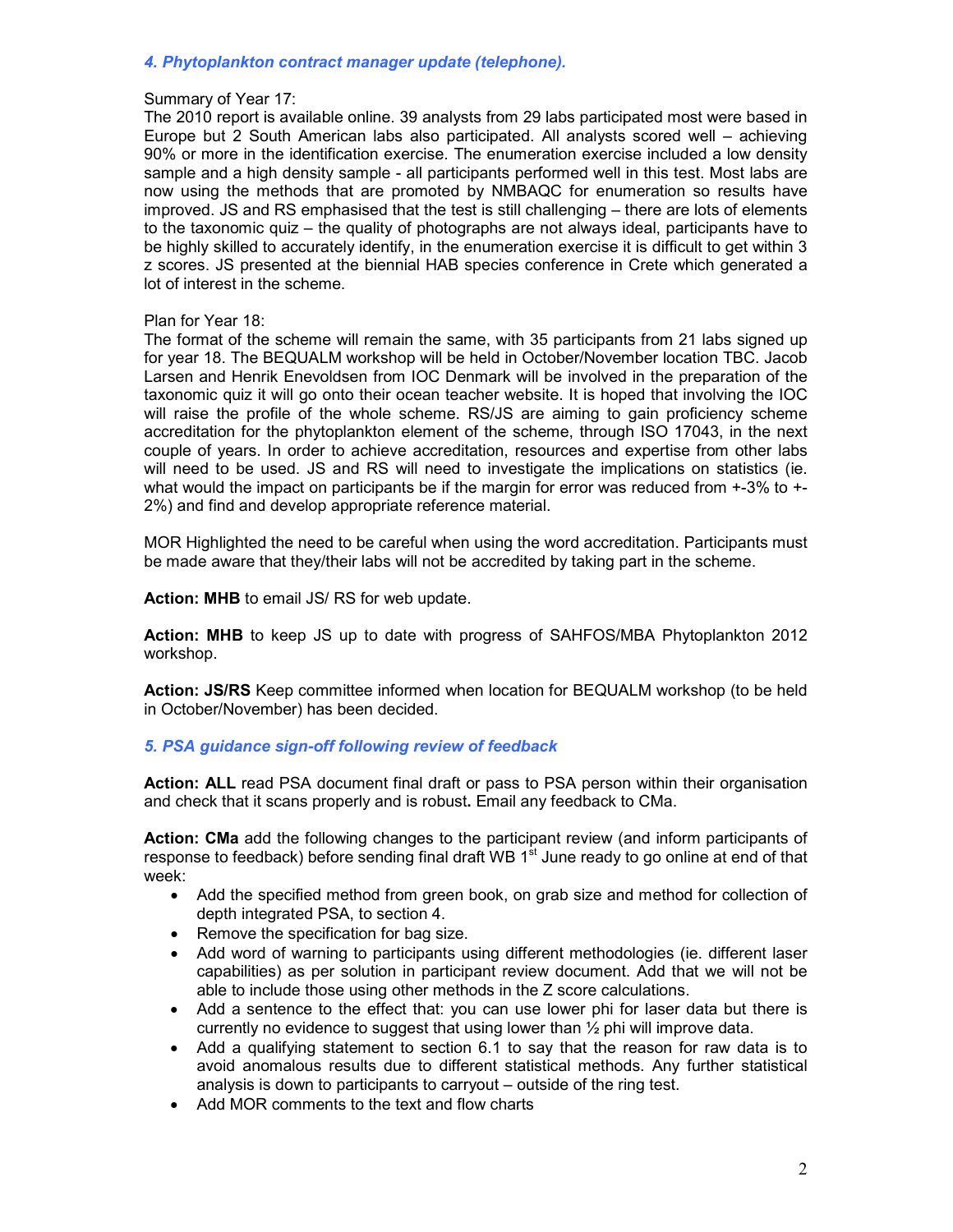Action: CMa email Rob Nunny to say that: caveats within the guidance are clear enough - it is the consultants responsibility to specify methods and parts of NMBAQC that are relevant.

Action: CMa contact Bob Kennedy (CC TM) and seek his advice, whether his work will be ready in time to include the appendices. If not possibly include paragraph to say report is due soon.

Action: CMa email Simon Blott to say that there is no evidence that we are losing information by not using dispersant.

Action: DH email reformatted PS36/37 report to MHB for web and advertise to participants when it is online.

6. Benthic Invertebrates scheme component update

Action: TM mention to Roger Proudfoot at HBDSEG meeting that we still need contract manager for Benthic Invertebrates. In the mean time MHB and MOR will take on tasks.

Action: MOR write down some of the key points of the contract manager role for Roger.

Action: TM talk to Brian Miller about MOR involvement – explain it has been reduced.

Action: MHB write on website that part of the contract manager role has been taken by the technical secretary.

### (Above four actions no longer required as SEPA agreed on 24/5/11 that MOR can return to contract manager role)

DH updated all on the progress of all tests, participation, reports and bulletins.

Action: DH finish year 16 annual report.

Action: MOR send statement of performance to participants.

Action: DH to complete RT39 Bulletin (still awaiting Andy Mackie's clarification) and pass to MHB for web and advise participants when it is online.

#### 7. Macroalgae scheme component update

#### Summary of year 17:

Two sets of exercises were run in Year 17. After participant feedback that tests should be run earlier in the year what would have been the year 18 tests were run as 17a and 17b. The biomass exercise was changed slightly with the addition of some wool, the drying process instructions were followed better than in previous years leading to better results.

Rocky shore test had fewer participants, but the exercise was late in going out so deadlines were very tight - the bulletin has not yet been received for these tests, but results are being processed now. No reverse ring test was run, as there was little interest expressed.

Plan for year 18:

The next series of tests will be sent out at the end of year 18 (January). This year we will include some seagrass in percentage cover test, using 30 photographs instead of 20, split between seagrass and macro algae. The year 18 rocky shore test will be in January. The contract tenders to be agreed this week and advertised WB 16th May. Participants won't know costs until quotes have come in from contractors but CS/AP envisage a similar cost to previous years.

It may be beneficial to hold a workshop on aspects of macroalgal blooming/seagrass mapping.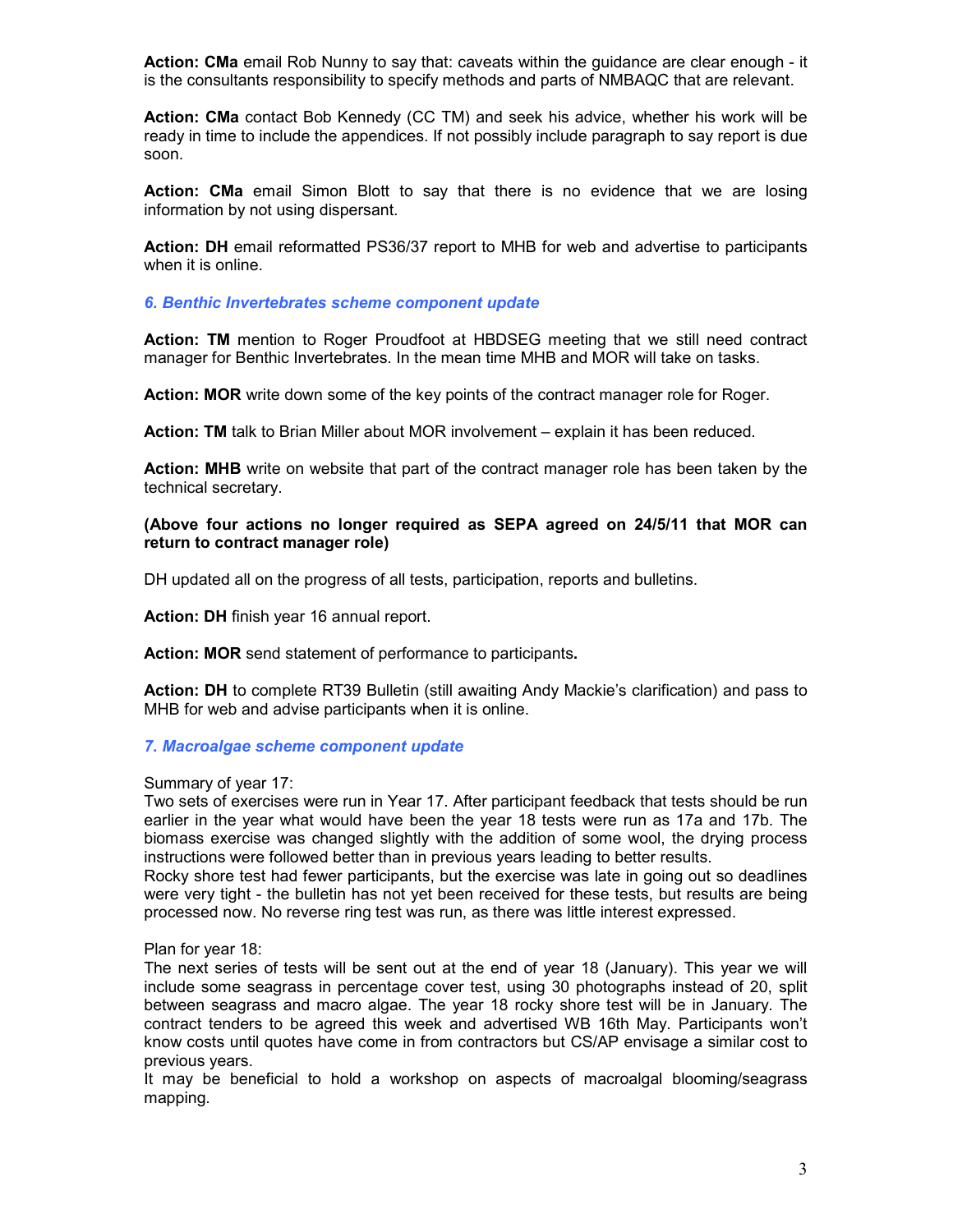Action ALL: comment to CS on Macroalgae report – specifically GIS estimates as the method for this has changed.

Action: CS to assess participant feedback from Y17 and the cost of running a macroalgal blooming workshop in Year 18 to decide whether or not to go ahead with it.

Action: CS chase up Yr 17 rocky shore test report and participant feedback.

TM began a discussion about the use of video analysis for sub littoral macroalgae. Phycological video QA with reverse ring tests could potentially be included as an optional part of the macroalgae scheme component.

Action: AP/CS add to contract tender for someone to explore or price video ring testing so it can be offered as an optional module in macroalgae scheme.

Action: TM contact James Strong about use of video for macro algal identification, ask him to contact CS.

#### 8. Fish scheme component update

DH updated all on the progress of all tests, reports and bulletins. Draft report of standard fish ring test will be ready shortly.

Fish workshop update:

Participants comments were positive and literature provided at the course was well received – especially the factsheets from Pete Henderson (PICES Conservation).

The workshop in year 18 depends on funding. The possibility of holding an expert workshop in the Autumn and a beginners workshop in the Spring was discussed, as was the possibility of alternating the location (ie. North one year South the next) and including fresh water species.

Action SC: explore options for suitable venue in the South with accommodation, lab space and a vessel. Look at outdoors centres, RNLI training centres etc.

Action SC: ask Ian Cowx about the possibility of including freshwater fish sampling to the scheme - is there a demand for it?

It was decided that SC should stay on the committee for the time being even though his role within EA has changed.

9. Finance update 10. AOB

CMi: Dave Barnes mentioned the need follow on workshops with regard to nomenclature changes. NMBAQC position is to use WORMS unless you know it is incorrect in which case feedback to the course providers. Workshops should then feed back to WORMS and help to improve it. Participants shouldn't be marked down for using synonyms.

CMi: raised her concern that contractors don't have issues for her to raise at NMBAQC meetings. She will add to her emails that contractors can contact AP / MHB if they are not happy to contact her.

DH: Thomson Unicomarine is aiming to have UKAS accreditation by the end of 2011, followed by audit methods accreditation – the next step is proficiency testing. DH suggested that in the future we could offer onsite auditing as well as the various ring tests. The audit would be a confidential, the idea being to improve lab practice as opposed to criticising participants.